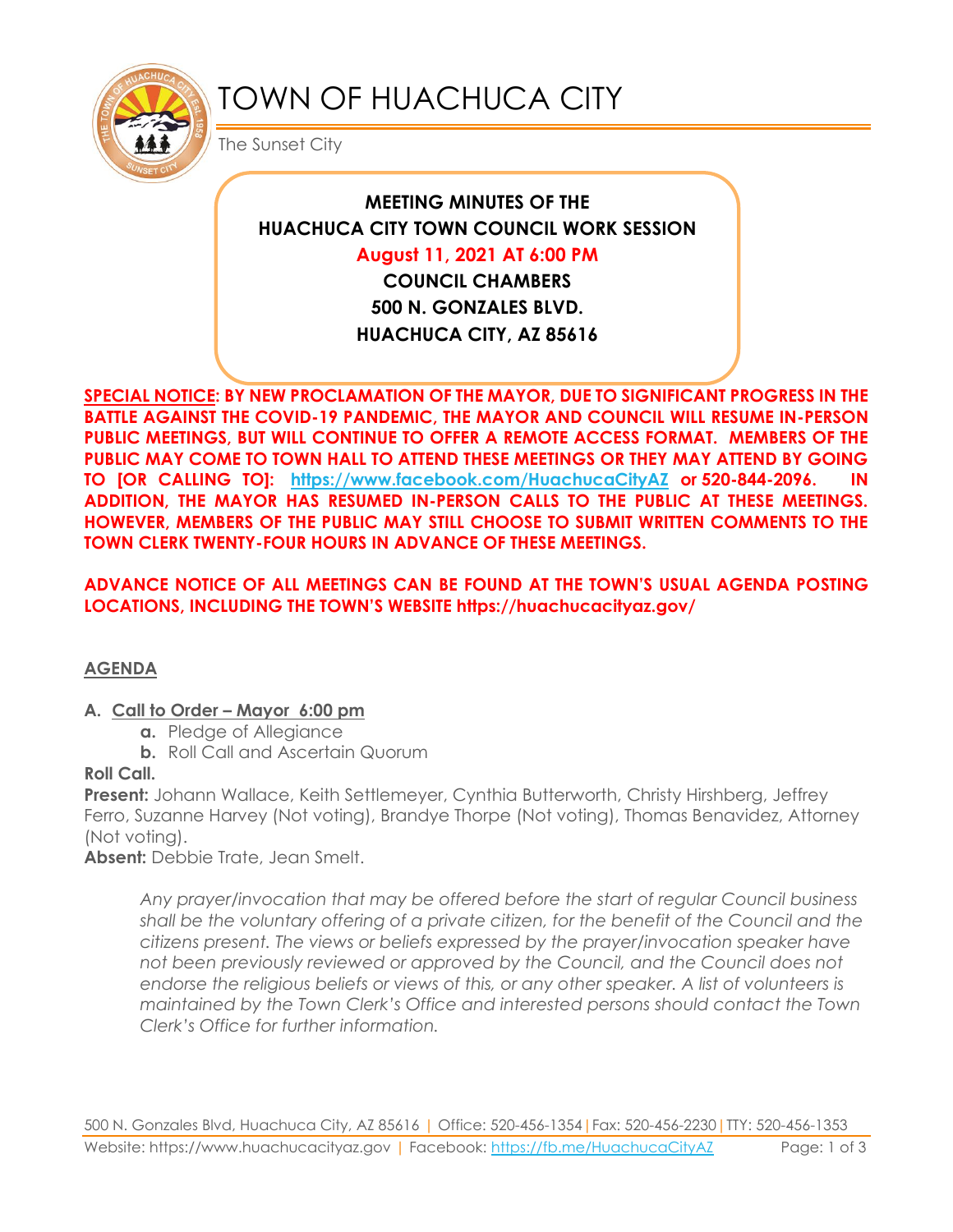# **B. Call to the Public – Mayor**

*A.R.S. 38-431.01 states the Public Body may make an open call to the public during a public meeting, subject to reasonable time, place and manner restrictions, to allow individuals to address the public body on any issue within the jurisdiction of the Public Body. At the conclusion of an open call to the public, individual members of the Public Body may respond to criticism made by those who have addressed the Public Body, may ask staff to review a matter or may ask that a matter be put on a future agenda. However, members of the Public Body shall not discuss or take legal action on matters raised during an open call to the public unless the matters are properly noticed for discussion and legal action.*

#### **C. New Business Before Council - Mayor**

*Public comment will be taken at the beginning of each agenda item, after the subject has been announced by the Mayor and explained by staff. Any citizen, who wishes, may speak one time for five minutes on each agenda item before or after Council discussion. Questions from Council Members, however, may be directed to staff or a member of the public through the Mayor at any time.* 

**C.1 Discussion Only [Karen Lamberton]: Update and presentation from the Sierra Vista Metropolitan Planning Organization [SVMPO] on the detailed roadway inventory and assessment of the greater Huachuca City area. Traffic counts, pavement conditions, need for transit stops, bicycle lanes and sidewalks may be discussed.** 

**Motion: Item C.1, Action: Open for Discussion Only, Moved by Johann Wallace, Seconded by Christy Hirshberg.**

**Karen Lamberton discusses how this project was started and what has been accomplished so far.**

**Dale Miller gives a presentation of the study's findings so far. Next steps are discussed. No action to be taken at this time.**

#### **D. Adjournment**

**Motion: 7:21 pm, Action: Adjourn, Moved by Johann Wallace, Seconded by Christy Hirshberg. Motion passed unanimously.**

Approved by Mayor Johann R. Wallace on August 26, 2021.

Mr. Johann R. Wallace Mayor

\_\_\_\_\_\_\_\_\_\_\_\_\_\_\_\_\_\_\_\_\_\_\_\_\_\_\_\_\_\_\_\_\_\_\_\_